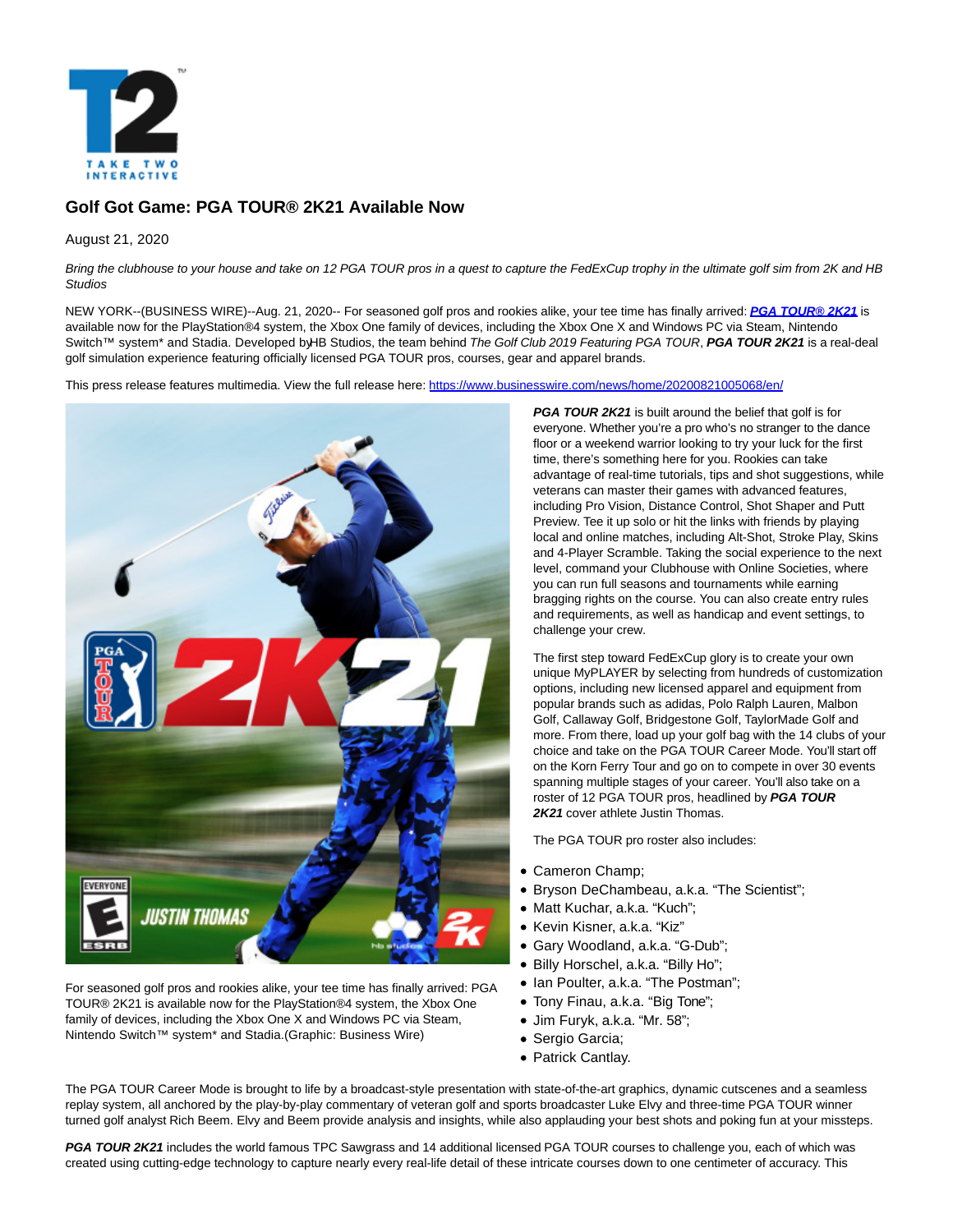process ensures that players feel every dogleg on the fairway and break in the green that PGA TOUR professionals face in real tournaments.

The 15 licensed courses include:

- Atlantic Beach Country Club;
- Copperhead Course;
- East Lake Golf Club;
- Quail Hollow Club;
- Riviera Country Club;
- TPC Boston;
- TPC Deere Run;
- TPC Louisiana;
- TPC River Highlands;
- TPC San Antonio;
- TPC Sawgrass;
- TPC Scottsdale;
- TPC Southwind:
- TPC Summerlin;
- TPC Twin Cities.

You can also trick out your own greens and fairways with thousands of custom options in the Course Designer\*\* - powered by The Golf Club - where you can build the course of your dreams and challenge friends via cross-platform custom course sharing. Everything from clubhouses and skyscrapers to a wide variety of plants, animals and objects is available to bring your imagination to life.

In addition, players who purchase the **PGA TOUR 2K21 Digital Deluxe Edition** will receive the 2K/adidas CODECHAOS MyPLAYER Pack featuring adidas CODECHAOS BOA® golf shoes and custom 2K/adidas gear, including a sport performance polo, Ultimate365 pants and tour hat, designed by adidas Golf exclusively for **PGA TOUR 2K21**, as well as the "Golden Touch" pack featuring a gold putter and driver, along with a 2300 VC pack, which can be used to unlock in-game cosmetic items\*\*\*.

**PGA TOUR 2K21** is rated E for Everyone by the ESRB. For more information on **PGA TOUR 2K21** and 2K, visit [PGATOUR2K21.com,](https://cts.businesswire.com/ct/CT?id=smartlink&url=http%3A%2F%2Fwww.pgatour2k21.com%2F&esheet=52270356&newsitemid=20200821005068&lan=en-US&anchor=PGATOUR2K21.com&index=2&md5=f8a20fa9c549541b23a6ca8c4693cbdf) become a fan on [Facebook,](https://cts.businesswire.com/ct/CT?id=smartlink&url=http%3A%2F%2Fwww.facebook.com%2Fpgatour2k&esheet=52270356&newsitemid=20200821005068&lan=en-US&anchor=Facebook&index=3&md5=b9cd66999f5bb80ba62bf70927c74fdf) follow the game on [Twitter a](https://cts.businesswire.com/ct/CT?id=smartlink&url=http%3A%2F%2Fwww.twitter.com%2Fpgatour2k&esheet=52270356&newsitemid=20200821005068&lan=en-US&anchor=Twitter&index=4&md5=c0553e9409f3cd2fdaffec6e336b2362)nd [Instagram u](https://cts.businesswire.com/ct/CT?id=smartlink&url=http%3A%2F%2Fwww.instagram.com%2Fpgatour2k&esheet=52270356&newsitemid=20200821005068&lan=en-US&anchor=Instagram&index=5&md5=d3fc9c1e73a9dd2beee109f416833fae)sing the hashtag #PGATOUR2K21 or subscribe o[n YouTube.](https://cts.businesswire.com/ct/CT?id=smartlink&url=http%3A%2F%2Fwww.youtube.com%2Fpgatour2k&esheet=52270356&newsitemid=20200821005068&lan=en-US&anchor=YouTube&index=6&md5=16b0e26c8419be62d92e7e66b8e82c96)

\* Available in digital format for Nintendo Switch™ system at launch.

\*\* Course Designer will be available for the Nintendo Switch™ system via downloadable update at launch.

\*\*\* Cosmetic items can also be unlocked by achieving in-game objectives. No additional purchase necessary.

2K is a publishing label of Take-Two Interactive Software, Inc. (NASDAQ: TTWO).

All trademarks and copyrights contained herein are the property of their respective holders.

### **About Take-Two Interactive Software**

Headquartered in New York City, Take-Two Interactive Software, Inc. is a leading developer, publisher and marketer of interactive entertainment for consumers around the globe. We develop and publish products principally through Rockstar Games, 2K, Private Division, and Social Point. Our products are designed for console systems and personal computers, including smartphones and tablets, and are delivered through physical retail, digital download, online platforms and cloud streaming services. The Company's common stock is publicly traded on NASDAQ under the symbol TTWO. For more corporate and product information please visit our website a[t http://www.take2games.com.](https://cts.businesswire.com/ct/CT?id=smartlink&url=http%3A%2F%2Fwww.take2games.com&esheet=52270356&newsitemid=20200821005068&lan=en-US&anchor=http%3A%2F%2Fwww.take2games.com&index=7&md5=3644fe77245e32b17b12ef69bce89af0)

### **About 2K**

Founded in 2005, 2K develops and publishes global interactive entertainment for console and handheld gaming systems, personal computers and mobile devices, with product availability including physical retail and digital download. The Company is home to many talented development studios, including Visual Concepts, Firaxis Games, Hangar 13, Cat Daddy Games, 31<sup>st</sup> Union and Cloud Chamber. 2K's portfolio currently includes the renowned BioShock®, Borderlands™, Mafia and XCOM® franchises; NBA® 2K, the global phenomenon and highest rated\*\*\*\* annual sports title for the current console generation; the critically acclaimed Sid Meier's Civilization® series; the popular WWE® 2K and WWE® SuperCard franchises, as well as emerging properties NBA® 2K Playgrounds 2, Carnival Games and more. Additional information about 2K and its products may be found at [2k.com.](https://cts.businesswire.com/ct/CT?id=smartlink&url=http%3A%2F%2Fwww.2k.com%2F&esheet=52270356&newsitemid=20200821005068&lan=en-US&anchor=2k.com&index=8&md5=bf86fd9407de487c331b5a833ed2e73a)

\*\*\*\* According to 2008 - 202[0 Metacritic.com](https://cts.businesswire.com/ct/CT?id=smartlink&url=https%3A%2F%2Fwww.metacritic.com%2F&esheet=52270356&newsitemid=20200821005068&lan=en-US&anchor=Metacritic.com&index=9&md5=e87fc0e624dd0d348358dadd4628f277)

### **About HB Studios**

Founded in 2000 and headquartered in Lunenburg, Nova Scotia, Canada, HB Studios specializes in creating console, mobile, and PC games. With the release of The Golf Club 2019 Featuring PGA TOUR, HB Studios has shipped over 50 titles selling more than 28 million units and contributed to 21 others. More information about HB Studios and its products can be found at [www.hb-studios.com.](https://cts.businesswire.com/ct/CT?id=smartlink&url=http%3A%2F%2Fwww.hb-studios.com&esheet=52270356&newsitemid=20200821005068&lan=en-US&anchor=www.hb-studios.com&index=10&md5=b7200b5f3317b392bdf455e6d76b9657)

### **Cautionary Note Regarding Forward-Looking Statements**

The statements contained herein which are not historical facts are considered forward-looking statements under federal securities laws and may be identified by words such as "anticipates," "believes," "estimates," "expects," "intends," "plans," "potential," "predicts," "projects," "seeks," "should," "will," or words of similar meaning and include, but are not limited to, statements regarding the outlook for the Company's future business and financial